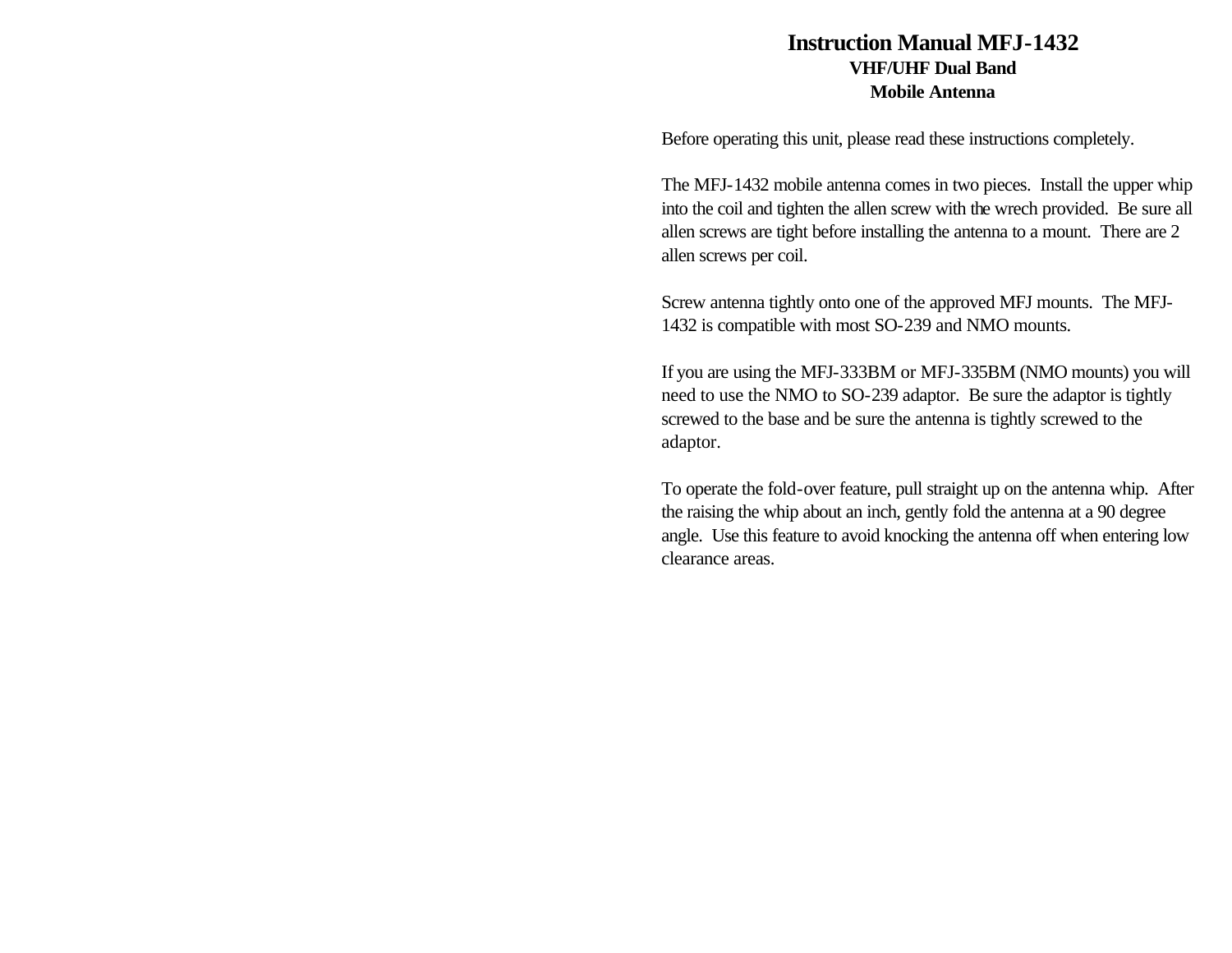## **FULL 12 MONTH WARRANTY**

MFJ Enterprises, Inc. Warrants to the original owner of this product, if manufactured by MFJ Enterprises, Inc. and purchased from an authorized dealer or directly from MFJ Enterprises, Inc. to be free from defects in material and workmanship for a period of 12 months from date of purchase provided the following terms of this warranty are satisfied.

- 1. The purchaser must retain the dated proof-of-purchase (bill of sale, canceled check, credit card or money order receipt, etc.) describing the product to establish the validity of the warranty claim and submit the original of machine reproduction or such proof-of-purchase to MFJ Enterprises, Inc. at the time of warranty service. MFJ Enterprises, Inc. shall have the discretion to deny warranty without dated proof-of-purchase. Any evidence of alteration, erasure, or forgery shall be cause to void any and all warranty terms immediately.
- 2. MFJ Enterprises, Inc. agrees to repair or replace at MFJ's option without charge to the original owner any defective product under warranty, provided the product is returned postage prepaid to MFJ Enterprises, Inc. with a personal check, cashiers check, or money order for \$7.00 covering postage and handling.
- 3. MFJ Enterprises, Inc. will supply replacement parts free of charge for any MFJ product under warranty upon request. A dated proof-of-purchase and a \$5.00 personal check, cashiers check, or money order must be provided to cover postage and handling.
- 4. This warranty is NOT void for owners who attempt to repair defective units. Technical consultation is available by calling (662) 323-5869.
- 5. This warranty does not apply to kits sold by or manufactured by MFJ Enterprises, Inc.
- 6. Wired and tested PC board products are covered by this warranty provided on the wired and tested PC board product is returned. Wired and tested PC boards installed in the owner's cabinet or connected to switches, jacks, or cables, etc. sent to MFJ Enterprises, Inc. will be returned at the owner's expense unrepaired.
- 7. Under no circumstances is MFJ Enterprises, Inc. liable for consequential damages to person or property by the use of any MFJ products.
- 8. Out-of-warranty Service: MFJ Enterprises, Inc. will repair any out-of-warranty product provided the unit is shipped prepaid. All repaired units will be shipped COD to the owner. Repair charges will be added to the COD fee unless other arrangements are made.
- 9. This warranty is given in lieu of any other warranty expressed or implied.
- 10. MFJ Enterprises, Inc. reserves the right to make changes or improvements in design or manufacture without incurring any obligation to install such changes upon any of the products previously manufactured.